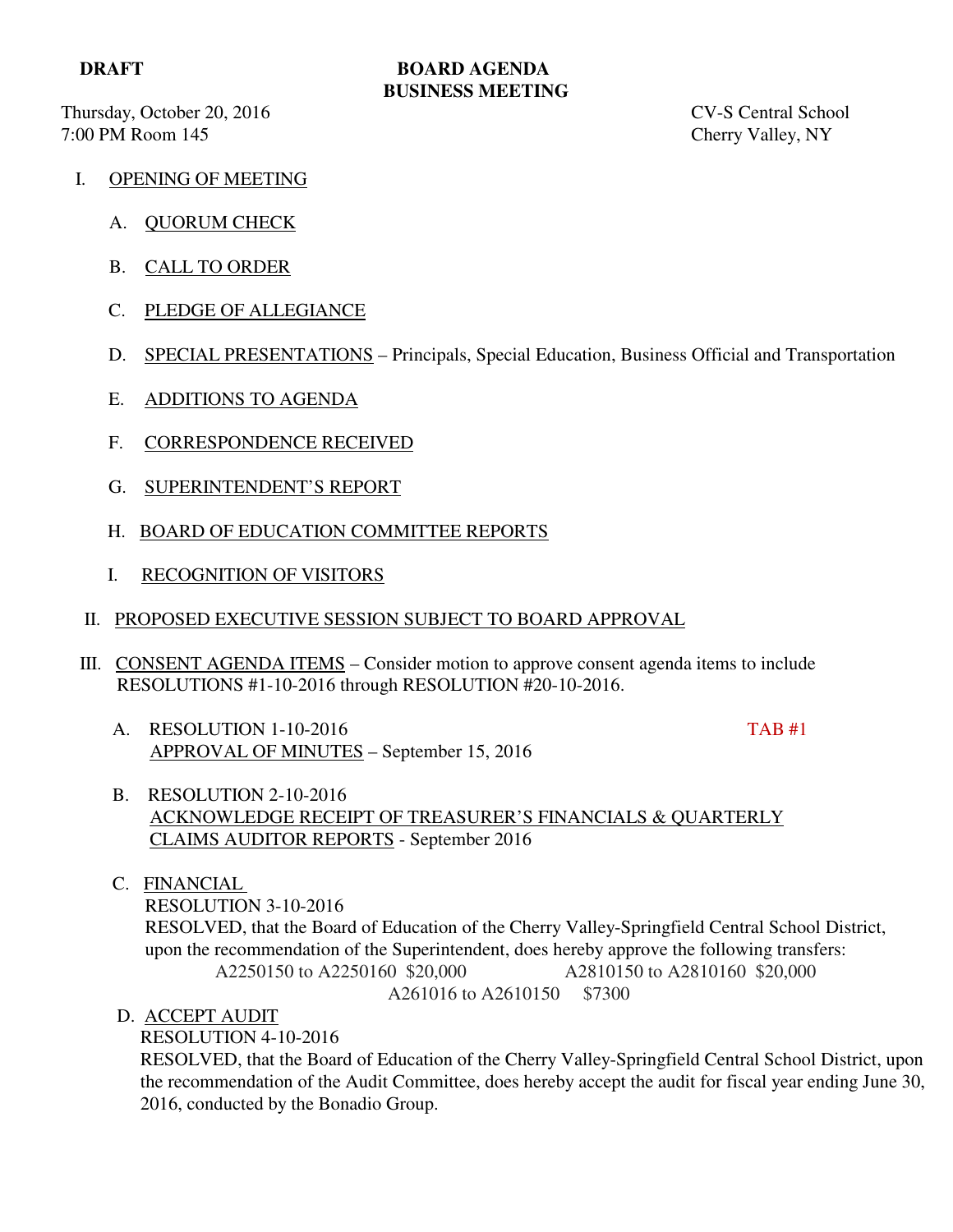#### E. OPPORTUNITIES FOR OTSEGO, INC./HEAD START TAB #2 RESOLUTION 5-10-2016

 RESOLVED, that the Board of Education of the Cherry Valley-Springfield Central School District, does hereby approve the Collaboration Agreement with Opportunities For Otsego, Inc./Head Start for the academic years 2016-17 and 2017-18 as per ATTACHMENT III E.

# F. ACCEPT TAX COLLECTORS REQUIRED ADJUSTMENTS

# RESOLUTION 6-10-2016

 RESOLVED, that the Board of Education of the Cherry Valley-Springfield Central School District, does hereby approve the Tax Collectors required adjustments:

JGB Properties, LLC – Supreme Court Case Result – 2013-2014 – \$7,539.36 & 2014-2015 - \$5,429.55

## G. ROADS DEEMED UNREASONABLE HAZARDOUS CONDITIONS FOR TRANSPORTATION OF STUDENTS TAB #3

### RESOLUTION 7-10-2016

 RESOLVED, that the Board of Education of the Cherry Valley-Springfield Central School District, upon the recommendation of the Superintendent, deems the following roads, if used for transportation of students, would involve unreasonable hazardous conditions at any time per Attachment III G.

# H. BUS PURCHASE AUTHORIZATION FOR VOTE

### RESOLUTION 8-10-2016

 Shall the Board of Education be authorized to purchase one 30 passenger bus, with the total cost not to exceed \$53,000? The source of the funds shall be a tax upon the taxable property of the District to be levied and collected in annual installments in such years and in such amounts as may be determined by the Board of Education, with the special vote to be held on December 15, 2016 from Noon to 8:00 PM.

# I. COMBINING CONTRACT

# RESOLUTION 9-10-2016

 RESOLVED, that the Board of Education of the Cherry Valley-Springfield Central School District, upon the recommendation of the Superintendent, does hereby accept the Combining Contract between the Cooperstown Central School District and the Cherry Valley-Springfield Central School District, for Varsity Boys Swimming and Diving athletic competition during the 2016-2017 season.

### J. PERSONNEL

### RESOLUTION 10-10-2016

 RESOLVED, that the Board of Education of the Cherry Valley-Springfield Central School District, upon the recommendation of the Superintendent, does hereby approve a medical/family leave for Jodie Hamm to begin on or about November 7, 2016.

### RESOLUTION 11-10-2016

 RESOLVED, that the Board of Education of the Cherry Valley-Springfield Central School District, upon the recommendation of the Superintendent, does hereby appoint Karoline Hoos to a position as a Long-term Substitute Teacher to begin on or about November 7, 2016.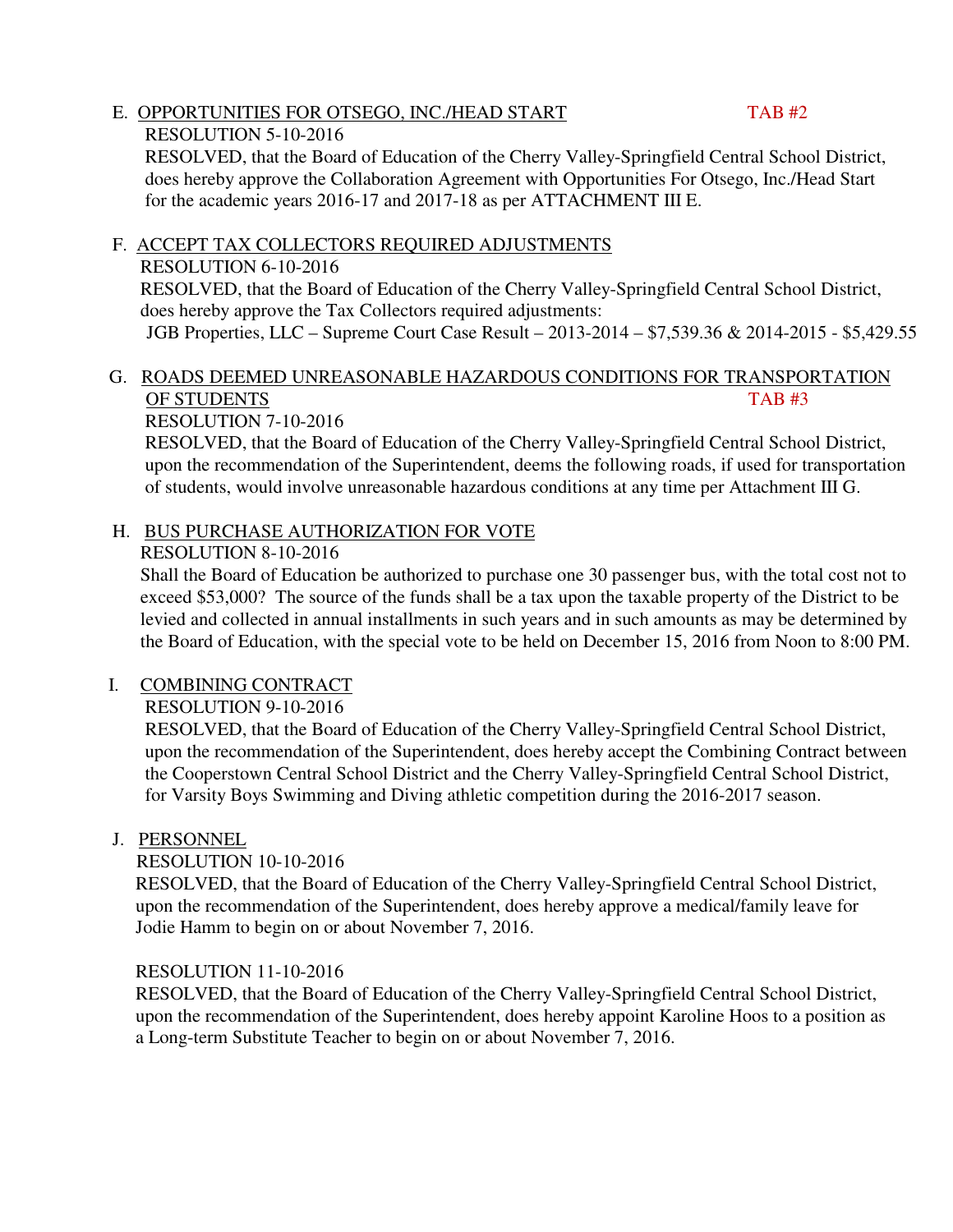#### RESOLUTION 12-10-2016

 RESOLVED, that the Board of Education of the Cherry Valley-Springfield Central School District, upon the recommendation of the Superintendent, does hereby appoint Kaitlin Bullinger, who is Initially Certified Literacy (Birth- Grade 6), Students with Disabilities (Grades 1-6) and Childhood Education (Grades 1-6) to a position as an Elementary Reading Teacher for a probationary period beginning October 3, 2016 through October 2, 2020.

#### RESOLUTION 13-10-2016

 RESOLVED, that the Board of Education of the Cherry Valley-Springfield Central School District, upon the recommendation of the Superintendent, does hereby appoint Denise Croasdaile, who is Permanently Certified Pre-K – Grade 6 and Reading, to a position as an Elementary Teacher for a Probationary period beginning October 3, 2016 through October 2, 2019.

#### RESOLUTION 14-10-2016

 RESOLVED, that the Board of Education of the Cherry Valley-Springfield Central School District, upon the recommendation of the Superintendent, does hereby approve the following mentee/mentor pairings for the 2016-2017 school year:

Sarah Willliams – Rebecca Carter Kathleen Urban – Linda Drugatz Anthony Dangler – Kelly Oram

Emily Gibson – Brian DeBoyace Kylee Horender – Meagan Coleman Patricia Whelihan – Chelsea Fassett Denise Croasdaile – Colleen Loucks Kaitlin Bullinger – Andrea Stabak Sheryl Kosturock – Charles Strange

#### RESOLUTION 15-10-2016

 RESOLVED, that the Board of Education of the Cherry Valley-Springfield Central School District, upon the recommendation of the Superintendent, does hereby appoint Chelsea Fassett to a position as the Attendance Officer for the 2016-2017 school year.

#### RESOLUTION 16-10-2016

 RESOLVED, that the Board of Education of the Cherry Valley-Springfield Central School District, upon the recommendation of the Superintendent, does hereby appoint the following as Instructional Substitutes for the 2016-2017 school year:

| Jemima Rauscher Cooperstown |               | September Amspacher Roseboom |        |
|-----------------------------|---------------|------------------------------|--------|
| Kathryn Lane                | Cherry Valley | <b>Karen Clements</b>        | Mohawk |

### RESOLUTION 17-10-2016

 RESOLVED, that the Board of Education of the Cherry Valley-Springfield Central School District, upon the recommendation of the Superintendent, does hereby appoint the following as an Instructional Support Staff Substitute for the 2016-2017 school year:

| Theresa Fleming Springfield Center | Rebecca Brown                   | Roseboom |
|------------------------------------|---------------------------------|----------|
| September Amspacher Roseboom       | Barbara VanSpanje Cherry Valley |          |
| Michele VanDewerker Cherry Valley  |                                 |          |

### RESOLUTION 18-10-2016

 RESOLVED, that the Board of Education of the Cherry Valley-Springfield Central School District, upon the recommendation of the Superintendent does hereby appoint the following as a Substitute Activity Leader for the After School Program for the 2016-2017 school year: Melissa Jaquay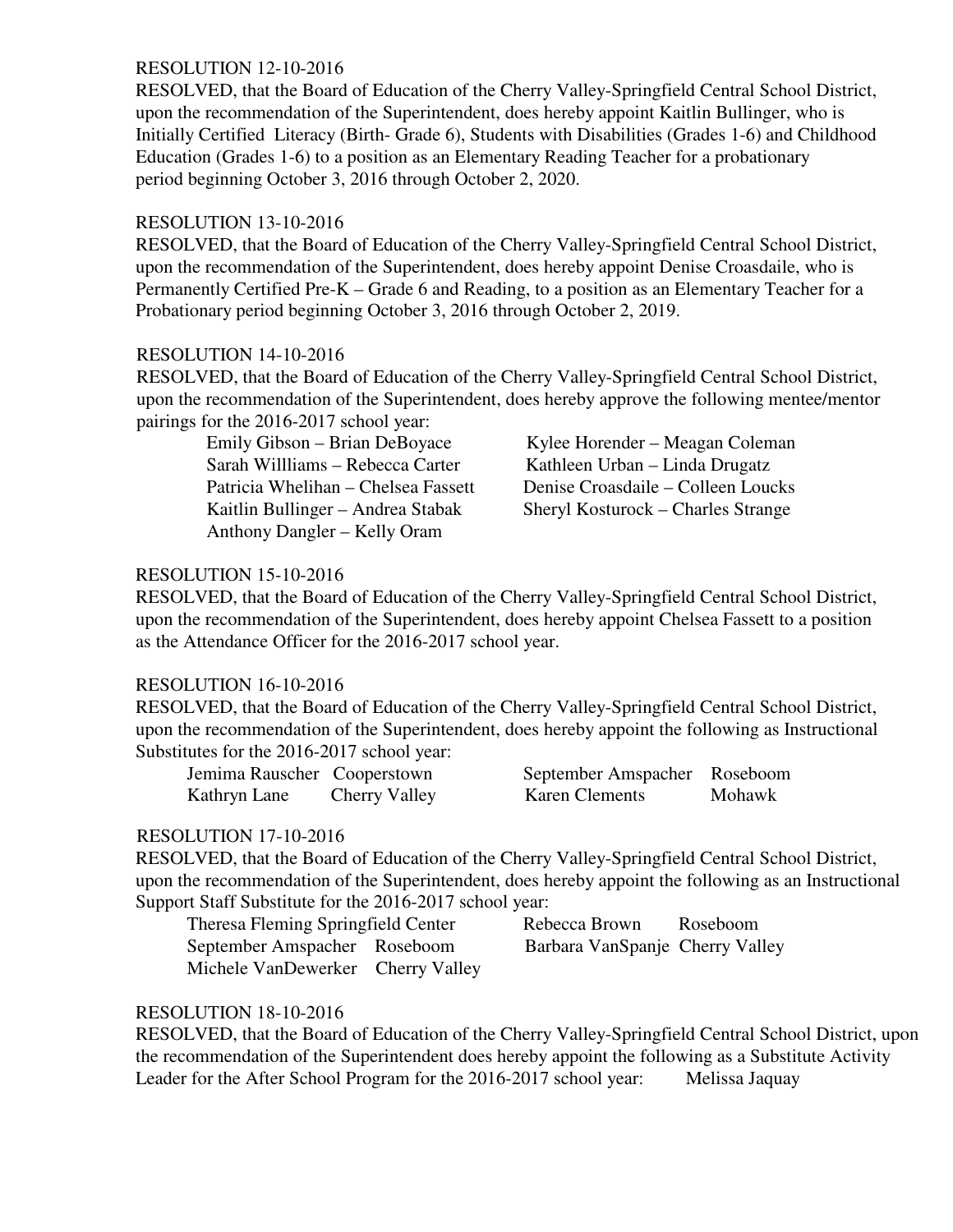#### RESOLUTION 19-10-2016

 RESOLVED, that the Board of Education of the Cherry Valley-Springfield Central School District, upon the recommendation of the Superintendent, does hereby approve the following Extra-curricular appointments for the 2016-2017 school year:

Varsity Girls Basketball – Jennifer Moore Varsity Boys Basketball – Terry Brant

JV Girls Basketball – Carol McGovern JV Boys Basketball – Raymond Freer

Modified Boys Basketball – Michael Fassett

Cheerleading – Chelsea Fassett and Cecilia Hill

After School Study and Detention – Joshua Blair and Blaise Drugatz

Clock/Timekeeper for Basketball– Robert Whiteman, Sr., Robert Whiteman, Jr. & Richard Whiteman

### RESOLUTION 20-10-2016

 RESOLVED, that the Board of Education of the Cherry Valley-Springfield Central School District, upon the recommendation of the Superintendent, does hereby approve the following as volunteers for the 2016- 2017 school year: Katie Krause Tina Leentjes Karen Whiteman Ernest Whiteman Kathryn Lane Kim Gustafson Erin Redden J. Brandon Redden Jacklyn Blair Tonya Lighthall Kassandra Laymon

#### IV. NEW BUSINESS

A. ACCEPT DONATIONS

RESOLUTION 21-10-2016

 RESOLVED, that the Board of Education of the Cherry Valley-Springfield Central School District, does hereby accept a donation from the Cherry Valley-Springfield Endowment Foundation for Educational Excellence, Inc. in the amount of \$1727 and is to be used for an author visit for the Elementary students.

### RESOLUTION 22-10-2016

 RESOLVED, that the Board of Education of the Cherry Valley-Springfield Central School District, does hereby accept a donation from the Cherry Valley-Springfield Endowment Foundation for Educational Excellence, Inc. in the amount of \$289.90 and is to be used for math manipulatives for third grade students.

### V. OLD BUSINESS

### A. POLICY REVIEW TAB #4

RESOLUTION 23-10-2016

 Review of Policy updates of 2120.1 Candidates & Campaigning, 4325 Academic Intervention Services, 5100 Student Attendance and 5152 Non-Resident Students.

#### RESOLUTION 24-10-2016

 RESOLVED, that the Board of Education of the Cherry Valley-Springfield Central School District does hereby conduct a review of Policy 6240 Investments, 6700 Purchasing and 6700-R Purchasing Regulation.

### RESOLUTION 25-10-2016

 RESOLVED, that the Board of Education of the Cherry Valley-Springfield Central School District does hereby conduct the first reading of Policy 1900 Parent and Family Engagement.